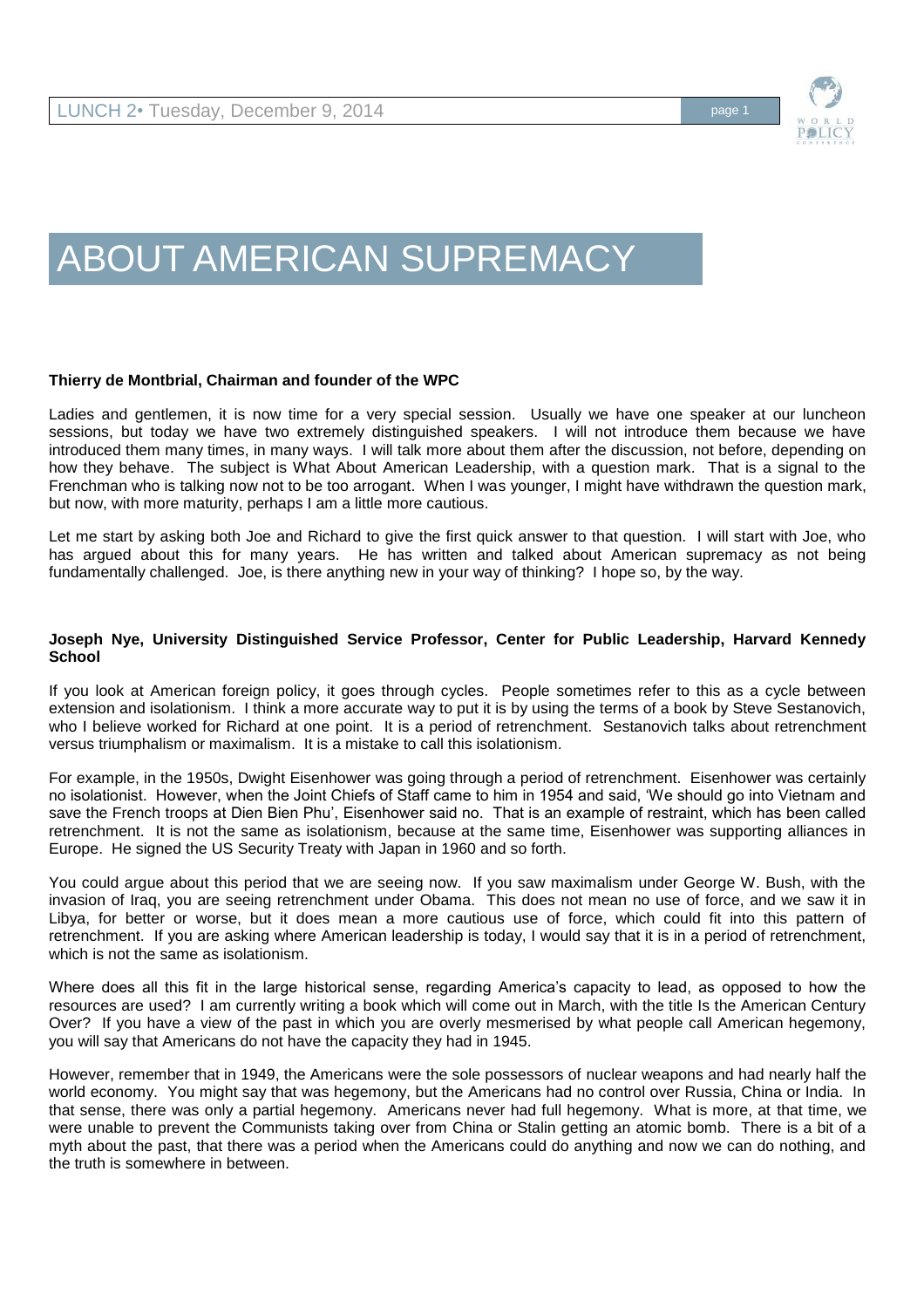

#### **Thierry de Montbrial, Chairman and founder of the WPC**

Your last sentence is important. In your last book, you argued that sometimes when people make a great name in history, it is because they have not acted on decisions, rather than because they were too proactive. Nonetheless, doing nothing cannot be a general recommendation, because otherwise, the best way to be a great power would be to have no power at all, which would be a little paradoxical. We will certainly come back to that. Richard, what is your first quick answer to the question posed?

## **Richard Haass, President of the Council on Foreign Affairs**

Let me just say a few things that give the context for the answer regarding what is going on in this world and then I will turn to what is going on with the US. In the world, it seems to me that one of the principal phenomena is the diffusion of power, not just to state actors but to non state actors. There is a distribution of power in various forms around the world that is greater than in the past. It is a question of degree, but degree matters.

Secondly, with it has come a decentralisation of decision making. It is not just that power has spread to various actors in various forms. More and more actors, whether they are states or others, are making their own decisions, with less deference to the United States. This could be simply a reflection of their capacity, but there has also been a loss of confidence in the United States. This is for reasons that have to do with our governance and the image and the reality of American political dysfunction at times. There is also some reaction to the decisions of the last two administrations. To summarise, an administration that was perceived by many to have done too much was succeeded by an administration that is judged by many as an administration that has done too little.

I will come back to something that paraphrases what Thierry just said. What you do not do is often as consequential as what you do, and it is every bit as much of a policy. I agree with Joe Nye in the basic sense that this has been a period of retrenchment. However, the retrenchment has been overcome to some extent. By events in Europe, certainly by events in the Middle East, and at a much lower level and in a less turbulent way by events in Asia. There is something of a rethink going on in the United States about what the proper degree of American involvement in the world is. What form should it take? What is the balance with American global involvement as opposed to domestic repair? We are in a larger debate today than appeared to be the case as recently as three to four years ago.

#### **Thierry de Montbrial, Chairman and founder of the WPC**

Let us take the word retrenchment as a fact for this discussion. Many observers and analysts say that the next two years will be of critical importance. They see that, in fact, the world is in danger and that there are very high risks in various places, obviously including the Middle East. Many people think that there are serious risks in Eastern Asia, even though many of our speakers in previous sessions seem to underestimate the risk of big accidents taking place.

Be that as it may, there is this impression that whether there is retrenchment or not, there is a certain paralysis in the US regarding the way major foreign policy decisions could be made. This is because of Obama's personal characteristics and the political situation following the mid term elections in the US. What is the assessment of both of you on this idea that there are two very dangerous years before us?

## **Joseph Nye, University Distinguished Service Professor, Center for Public Leadership, Harvard Kennedy School**

We do have dangerous years before us and we have them right now. If you look at the world situation, you have to distinguish different regions and different crises. One that is quite obvious is the issue of DAESH or ISIS in the Middle East. A second and quite different one is the situation in Europe and the Russian challenge to the 1945 settlement.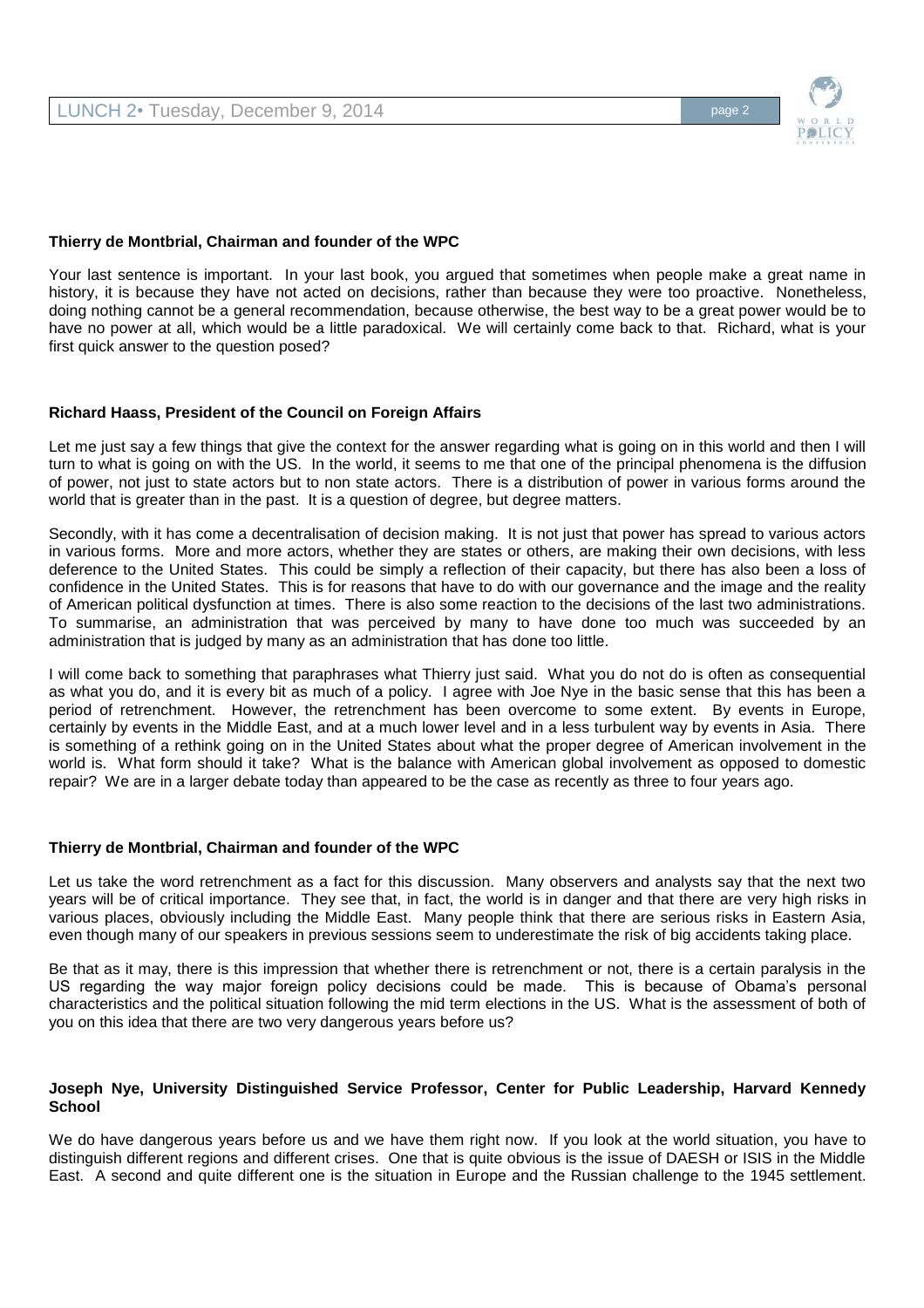

This is that you do not steal territory from your neighbours by force, whether that goes unanswered or not. The third is maintaining a balance of power in East Asia. This means that as China rises, it is incorporated in terms of what Bob Zoellick calls a responsible stakeholder, rather than intimidating its neighbours.

Those are three quite different challenges. If you look at the first one, the Middle East, I would say that we have not got a solution and it is not clear what a solution is. That is the one that is most open. Richard and I have both used the metaphor that says that many of the events in the Middle East today are a little bit like those of Europe in the 17th century, when you had the Thirty Years' War. In other words, this is not something which is going to be solved quickly or by an intervention.

If you take the situation in Europe today, the key question is this. How do you make sure that Russia realises that reversing the 1945 settlements that are in the UN Charter is expensive? However, do not isolate Russia forever, as Russia needs to be part of the international system. Finding a way to do that is important. Dare I say that Obama has not done so badly? He has worked very closely with Merkel and there has been a unity in Western approaches, which is not such a bad outcome.

You can take the third of the three areas that I mentioned, East Asia. There again, if you look at the relationships, I would argue that it is probably better that there is the so called pivotal rebalancing to Asia. The US Japan relationship is very strong, but at the same time, there has not been an isolation of China or an effort to contain it. You have more stability in East Asia than people realise, so it is a question of thinking about long term management. There could be enormous problems, the greatest of which is happening in the unpredictable regime just north of here. Who knows what could happen there?

When I look at these three great crises, or the big crises, I am leaving aside Ebola pandemics and other sorts of things. However, if you look at these three big political crises, I would say that one of them is a real mess that we do not know what to do about. I would argue that even though the other two are not being managed, at least they are not out of control.

## **Richard Haass, President of the Council on Foreign Affairs**

You asked about the relationship between Congress and the President over the next two years as well. I actually do not think it is the critical relationship for American foreign policy. You can look at American history and the Constitution. Most of the initiative in the area of national security and foreign and defence policy lies with the executive. When you think about the last 10 or 15 years, wherever you come out on the issues, it reinforces the point.

The decision in 2003 to go to war with Iraq was essentially one that was developed within the Executive Branch. President Obama's decision not to use force against Syria after it crossed the red lines that he articulated was a Presidential decision, in that case not to act. His decision to both increase US forces in Afghanistan but to set deadlines for drawing them down was a presidential decision. He was not forced to go into Libya and he was not forced not to do anything in the aftermath. These were all presidential decisions.

The pivot, or the rebalancing towards Asia, was a policy that was developed and articulated by the President. The decision to take US forces out of Iraq was generated in the Executive Branch, as was the decision to announce that US forces were leaving Afghanistan by the end of 2016. My point is that for the most part, American foreign policy, whether you like it or not, is set by the Executive Branch. However, there are a couple of exceptions that are worth considering and that are going to come up in the next few years.

One is trade. Will the President get trade promotion authority? Will he be able to successfully complete a Trans Pacific Partnership (TPP) agreement with Asia and possibly one across the Atlantic? This is one issue. The second issue is Iran. There is the question about whether Congress will introduce new sanctions and if so, in what form. At some point during the negotiations, if the President pushes back, would he be able to prevail over Congress? It is not clear. If there is an agreement, what form would it take? Would it be something that would be submitted to Congress? I would say not necessarily. That whole set of issues has to be battled out by the President.